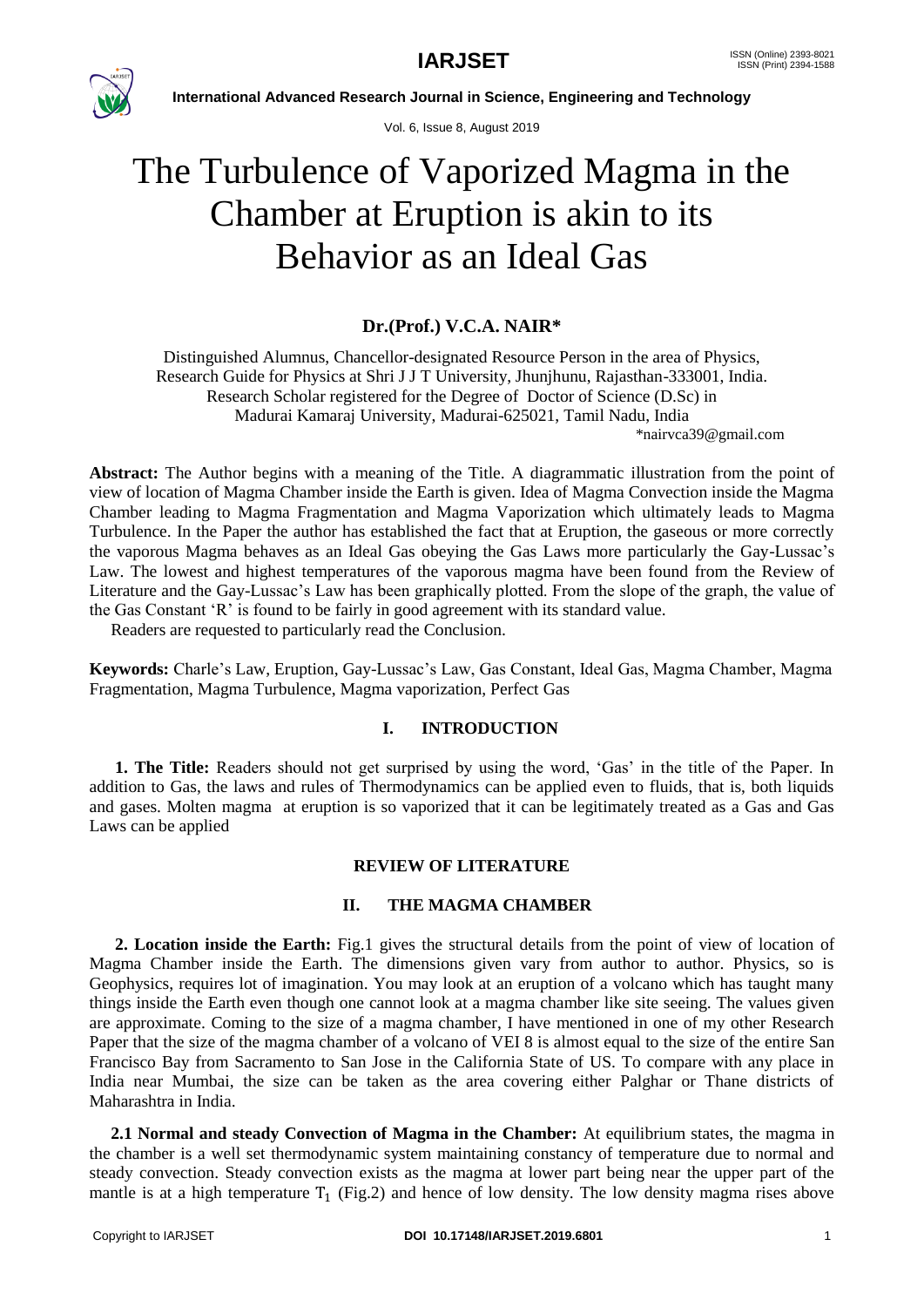

Vol. 6, Issue 8, August 2019

meet with the layers of crust and get cooled. The cooled magma with a slightly low temperature  $T_2$  becomes lighter and comes down and again becomes hot and moves up.  $(T_1 > T_2)$ . This is a normal and steady convection and is stable existing in all magma containers including the mantle which, in fact, is considered as an ocean of magma. L is the width or height of the magma Chamber that is the distance between the hot and cold face or the distance between the outlet to the volcano and the inlet from the mantle.



MANTLE

Fig.1 Location of Magma Chamber inside the Earth (*A Free-hand Diagram by Author)*



Fig.2 Illustration of Convection of Magma in the Chamber (*A Free-hand Diagram by Author*)

### **III. THE TURBULENCE OF MAGMA IN THE CHAMBER**

**3. The Cause and Effect:** The development of Physics has taken place by the study of the Formalism of "Cause" and "Effect". If the eruption of volcano is the "Effect", the "Cause" is the magma in the chamber. Some information is given here by a Journalist. All journalists are not scientific minded, but this Thea Jacobs [5] appears to be having fairly a good knowledge of volcanoes. To the question*, "What makes a volcano erupt?"* He gives the following points: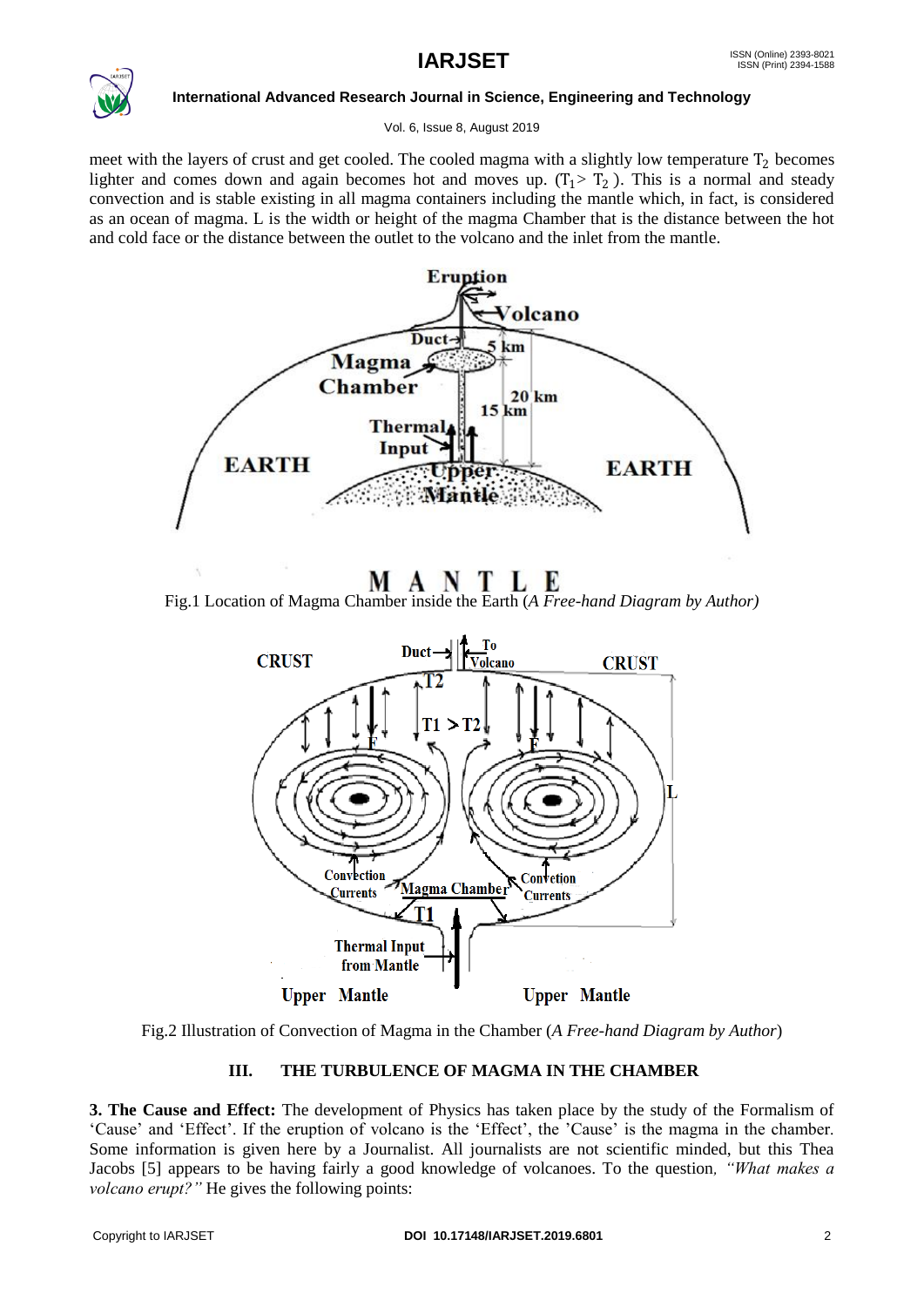

 $\setminus$ 

**International Advanced Research Journal in Science, Engineering and Technology**

#### Vol. 6, Issue 8, August 2019

 \*There are several different causes for a volcano to erupt which all fundamentally come down to a pressure change within the volcano which forces the magma to overflow the chamber it is held in.

- \*The most common type of eruption is caused by the movement of tectonic plates. when one is pushed under the other the magma, sediment and seawater is forced into the chamber which eventually overflows and the volcano erupts spewing lava into the sky. This kind of eruption produces sticky, ' thick lava at temperatures from 800 to 1,000C.
- \* The second type of eruption caused by tectonic plates is when the plates move away from each other allowing magma to rise and fill the the gap, which can cause a gentle explosion of thin lava of temperatures between 800 to 1,200C. Decreasing temperatures can cause old magma to crystallize and sink to the bottom of the chamber and this movement can force fresh liquid magma up and out  $$ similar to dropping a brick in a bucket of water.
- \* Finally a decrease in external pressure can trigger an eruption as it may minimize the volcano's ability to hold back by increasing the pressures inside the magma chamber.

 This kind of eruption can be caused by natural events such as typhoons, which decrease rock density, and glacial melting on the top of the volcano which alters the molten rock composition.

 In spite of many causes given by Mr. Thea Jacobs, the author of this Paper is not satisfied rather not fully satisfied. Keeping in view of the title of the Research Paper, some of the points given by Thea Jacobs may be partly correct, but none of them can be brought to link with magma as a Gas.

 **3.1 The Turbulence:** In the state of steady convection which is normal and natural, the magma is more a liquid than a Gas. Some perturbation or disturbance has to take place in the chamber so as to creat an instability of convection leading to both increase of temperature, T and pressure, P. The following are the agencies which will facilitate to do this job:

- Entry of some additional magma from the Upper Mantle which may not create an increase in temperature, but certainly will increase the heat-content of magma and hence its Entropy. The author has dealt with this case separately in another research paper.
- Some crustal changes bordering the walls of the chamber may also create a perturbation.
- Entry of water into the chamber may create a perturbation and there are cases where it has created explosive eruptions.
- Any equilibrium state of magma in the Mantle can also affect the equilibrium state of magma in the Chamber.
- Some natural, but unknown perturbation for example, the rotation of the Earth can also create a perturbation.

 The moment a perturbation is created which when becomes uncontrollable, there will be magma turbulence leading to fragmentation and vaporization of magma in the chamber as a result of which the temperature and pressure increases tremendously making the magma behave as a Gas. This is the main stage required for an eruption.

 For a confirmatory evidence, readers may refer Helge M. Gonnermann"s [2] Research Paper titled "Magma Fragmentation" the contents of which is given below in Italics:

 *"Magma Fragmentation is the breaup of a continuous volume of molten rock into discrete pieces, called pyroclasts. As magma contains bubbles of compressible magmatic volatiles, decompression of low viscosity magma leads to rapid expansion. The magma gets torn into fragments as they are stretched into hydrodynamically unstable sheets and filaments. If the magma is highly viscous, the resistance to bubble growth will instead lead to excess gas pressure and the magma will deform visco-elastically by fracturing like a glassy solid, resulting in the formation of A VIOLENTLY EXPANDING GAS-PYROCLAST MIXTURE. If magma comes into contact with external water, the resulting thermal energy will vaporize water and*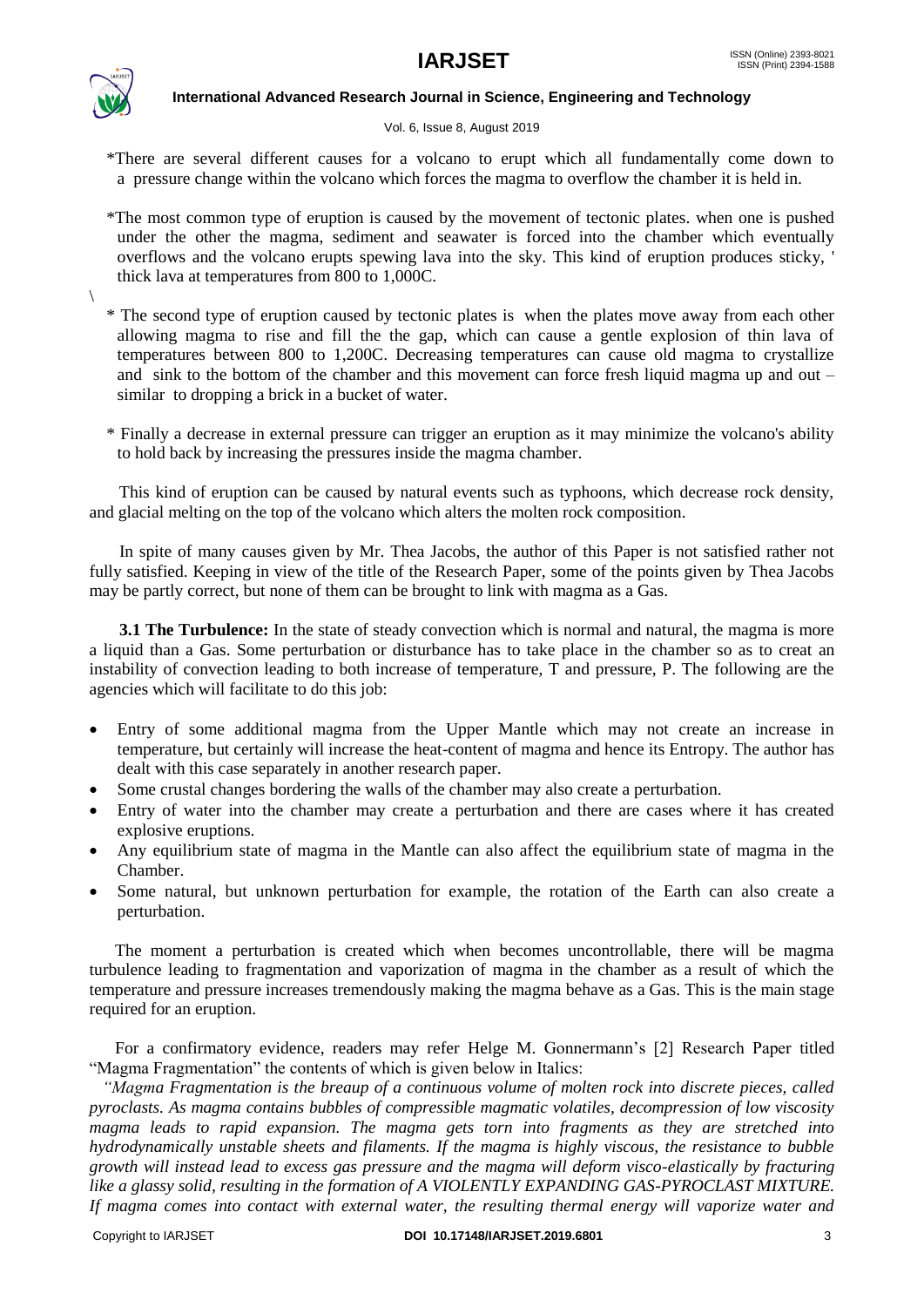

Vol. 6, Issue 8, August 2019

*quench magma at the melt-water interface, thus creating dynamic stresses that cause Fragmentation and the release of kinetic energy."*

#### **IV. PERFECT GAS AND IDEAL GAS**

 **4. Vaporized Magma:** With the Review of Literature so far given and specifically the section 3.1 above, we are cock sure that at certain conditions, magma can behave as a Gas. That is, we can legitimately and rightly say that magma can behave as a Gas. Vaporized magma is not a Perfect Gas, but an Ideal Gas. What then is the difference between a "Perfect Gas" and an "Ideal Gas"? Nathaniel H. Frank [4] has distinctly made clear the difference between the two. Both the Perfect Gas and Ideal Gas obey the equation of state,

 $P V = n R T ... ... ... ... ... (1)$ 

Where P is the pressure, V the volume, n the number of moles present in the gas, R the Universal Gas Constant and T the Absolute Temperature. The author considers a peculiar type of expansion of a gas by a thought experiment such as a "Free Expansion" in which a certain quantity of gas is suddenly allowed to expand in vacuum. It is found that in such a Free Expansion, for a gas to be Perfect, there should be no change in temperature. The author says that, "*We demand of a Perfect Gas that there should be no temperature change in a free expansion"* .That is to say that if there is a change in temperature, the gas will be an ideal gas. The author [4] further continues:

 "*This means that the internal energy E of an ideal gas does not depend on the volume, V occupied by the gas but only on the temperature, T."* The author writes this condition analytically in the form:

$$
E = E(T); \qquad E \neq E(V) \dots \dots \dots \dots \dots \dots (2)
$$

*This condition (2) together with the equation of state (1),*  $P V = n R T$  *completely and uniquely defines an Ideal Gas"*

Now, coming to our situation of Magma in the chamber, the volume of the chamber is fixed and not variable. The energy of magma is a function of both the Temperature, T and the pressure, P. We can, now, emphatically call the vaporized magma in the chamber as an Ideal Gas and apply a suitable Gas Law. The suitable Gas Law is the Gay-Lussac's Law or the same law also known as the Second Charle's law.

#### **V. THE GAS LAWS**

**5 Gay-Lussac' Law or Second Charles Law:** Jacques Charles the French inventor, scientist and mathematician (Fig.3)



Fig.3 Jacques Charles  $(1746 - 1823)$ 



Fig.4 Joseph Louis Gay-Lussac  $(1778 - 1850)$ 

found a relation between the volume and temperature of a certain quantity of gas and stated that by keeping the pressure constant, the Volume V of a certain quantity of gas is directly proportional to its absolute temperature, T. That is,  $V \propto T$  or  $\frac{V}{T}$  is constant. This law of Charle's remained an un-published work and later a French Physicist and Chemist Joseph Louis Gay-Lussac (Fig. 4) not only published the Law of Charles and stated, in addition to, that the pressure, P exerted by a certain quantity of gas is also directly proportional to the absolute temperature, T. That is, P  $\propto$  T or  $\frac{P}{T}$  is constant and this statement is known as the Gay-Lussac's Law or the second Charle's law.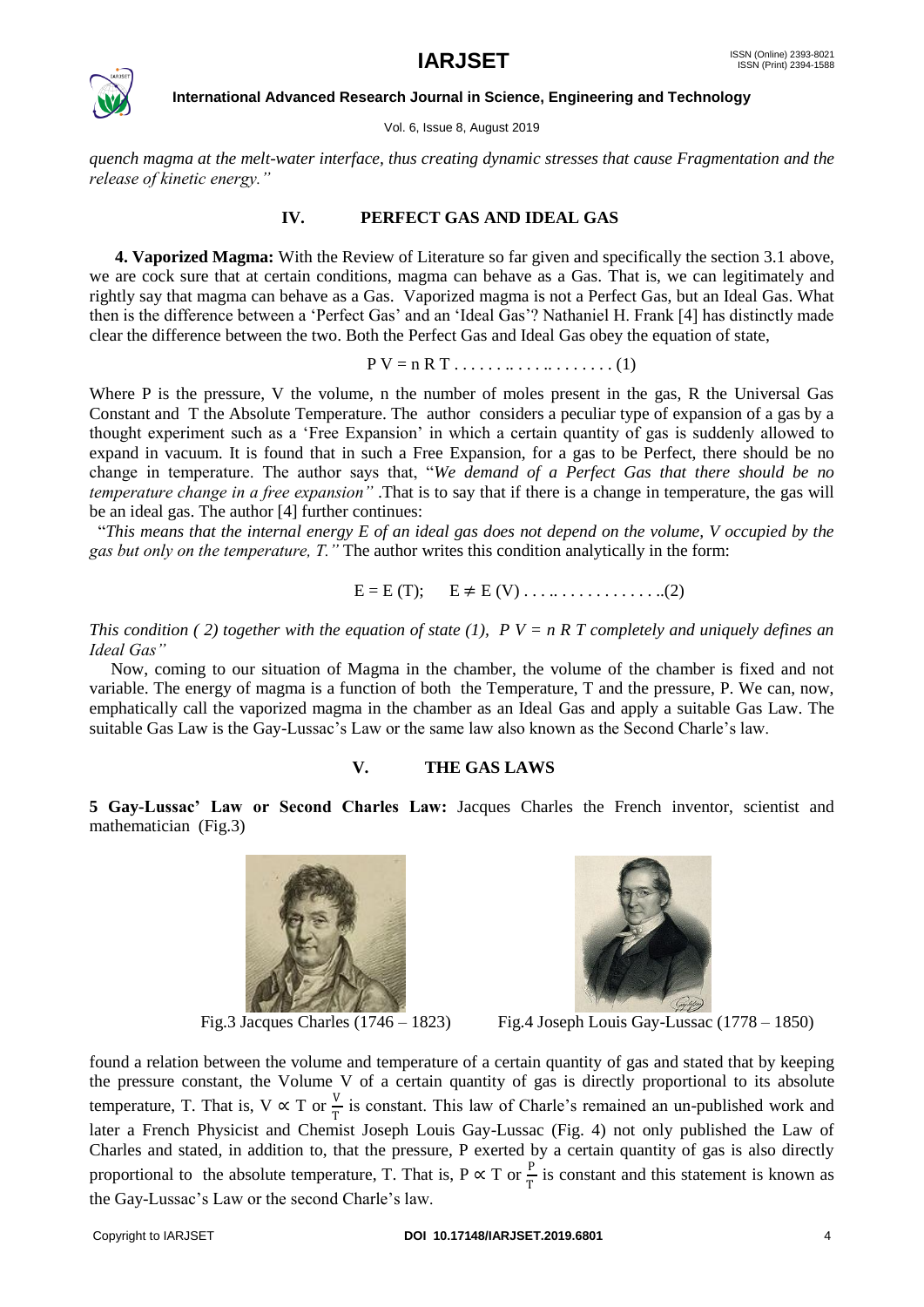

#### Vol. 6, Issue 8, August 2019

**5.1 The Gay-Lussac's law applied to Vaporous Magma in the Chamber:** The relation,  $\frac{P}{T}$  is constant is also applicable to the behavior of magma in the chamber. Let us clarify the constant in the relation. The constant of proportionality is equal to the number of moles, n present in the gas and another constant, R called the Universal Gas Constant. That is,

Equation (1) is called the Universal Gas Equation, For 1 mole or 1 kilo mole of a gas,  
\n
$$
P = R T
$$
\n
$$
P = RT
$$
\n(3)

 $\frac{P}{T}$  $\frac{r}{T} = R$ The standard value of R is 8314  $\frac{J}{kg \text{ mole } K}$ . Mole is usually not written and hence the unit is  $\frac{J}{kg \text{ K}}$ . In addition to gases, the law can be applied as mentioned earlier to fluids such as molten magma in the chamber. The molten magma is akin to weakly ionized plasma for which general laws of Thermodynamics and Fluid Mechanics can be applied.

**5.2 Graphical Study:** A graphical representation of the Gay-Lussac's law is shown in Fig.5 which is an indicator diagram in the language of Thermodynamics. The plotting required at least a pair of fixed points Gabriele Lanzafame, et.al [1] has given a pair of fixed points for the Pressure, P

2 M Pa (2000 $\frac{kg}{m^3}$  at 100 m and 9 M Pa 3000 $\frac{kg}{m^3}$  at 300 m

These values tally with values shown by other researchers. We now require the corresponding values for the Temperature.

 Laura Schaefer and Bruce Fegley Jr.[3] has shown "The temperature-dependent pressure and composition of vapor in equilibrium with lava is calculated from 1700 to 2400 K for 109 different silicate lavas in the O–Na–K–Fe–Si–Mg–Ca–Al–Ti system." But, the authors have not given any lower values



Fig.5 Illustration of Gay-Lussac"s Law (*Graph, a free-hand diagram by author*)

 Wikipedia [6] is many times a last resort and a solace for many researchers like me. It is mentioned that "*Temperatures of most magmas are in the range 700 °C to 1300 °C (or 1300 °F to 2400 °F), but very rare [carbonatite](https://en.wikipedia.org/wiki/Carbonatite) magmas may be as cool as 490 °C,[\[13\]](https://en.wikipedia.org/wiki/Magma#cite_note-Weidendorfer2017-13) and [komatiite](https://en.wikipedia.org/wiki/Komatiite) magmas may have been as hot as 1600 °C"*

We have thus obtained a pair of fixed points for the Temperature keeping in mind that the temperature should be in the Absolute Scale. The final graph obtained is shown in Fig.5 with the Gay-Lussac's law denoted by the straight line MN with co-ordinates as follows: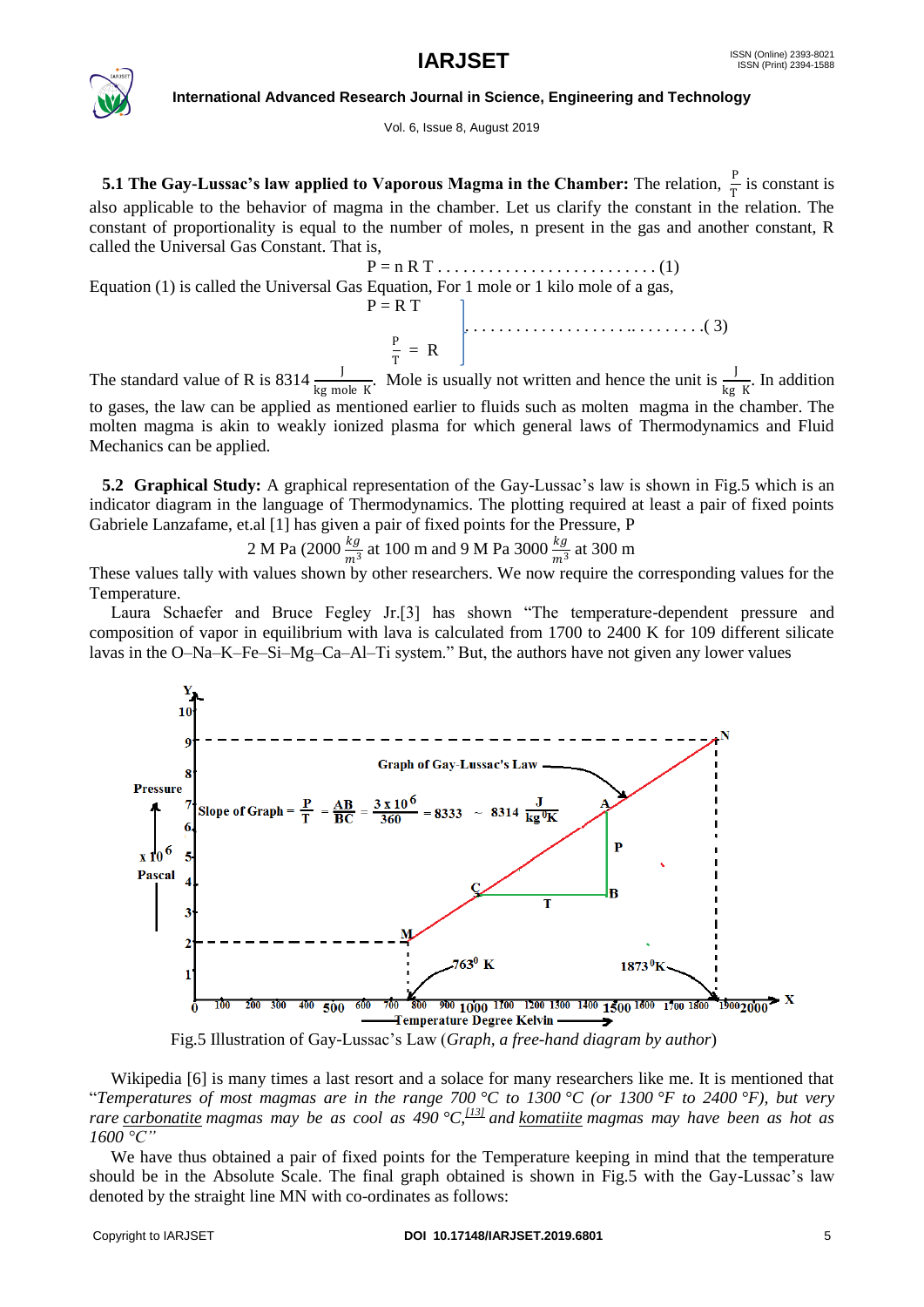

Vol. 6, Issue 8, August 2019

 $M$  (763<sup>0</sup>K, 2 x 10<sup>6</sup> Pa) N  $(1873^0K, 9 \times 10^6 \text{ Pa})$ 

In Thermal Physics, the graph is a straight line  $Y = m X + c$  with the slope giving the ratio  $\frac{P}{T}$  and the intercept leading to Absolute Zero,  $0^0$ K (-273.16°C) for which the scales of the graph has to be modified. We are satisfied by the straight-line nature of the graph and we now proceed to find the slope of the graph.

Slope = 
$$
\frac{P}{T} = \frac{AB}{BC} = \frac{3 \times 10^6}{360} = 8333 \approx 8314 \frac{J}{kg^0 K} \dots \dots \dots \dots (4)
$$

This is in agreement with the standard value of the Universal Gas Constant confirming thereby that the Magma in the Chamber is an ideal Thermodynamic System. Slight variations can be expected as the graph is only approximate and strictly not as per scale.

**5.3 Tally for the Units and Dimensions:** We have the Gas Equation (1),  $P V = n R T$ 

Unit of  $P \to \frac{N}{\pi R}$  $\frac{N}{m^2}$ ; V is unit volume = 1  $m^3$ ; n = 1 kg mole; T  $\rightarrow$  <sup>0</sup> K

$$
\therefore \frac{PV}{n T} \to \frac{\frac{N}{m^2} m^3}{\text{kg mole }^0 K} \to \frac{N m}{\text{kg }^0 K}
$$

But,  $1 \text{ N m} = 1 \text{ Joule}$ 

$$
\therefore \qquad R \to \frac{J}{\log^0 K}
$$

Thus, the formula is dimensionally correct.

 Various temperatures of magma in the Chamber and their corresponding pressures and vice versa can be obtained from the graph and the same is shown below. It is something like taking readings from a graph rather than plotting a graph from the readings.

| Table No.1     |                  |                      |                               |
|----------------|------------------|----------------------|-------------------------------|
| N <sub>0</sub> | Pressure P, M Pa | Temperature, $T^0 K$ | Temperature, T <sup>o</sup> C |
|                |                  | 763                  | 490                           |
| $\mathcal{D}$  |                  | 930                  | 657                           |
| 3              |                  | 1080                 | 807                           |
|                |                  | 1220                 | 947                           |
|                | 6                | 1400                 | 1127                          |
| 6              |                  | 1530                 | 1257                          |
|                | 8                | 1680                 | 1407                          |
| 8              | q                | 1873                 | 1600                          |

#### **VI. THE ERUPTION**

An eruption involves three different processes: fragmentation of the magma; blasting of the fragmented mass through the vent to the surface, and the ascent of the eruption column. An explosive eruption may take place if the pressure within the magma exceeds the strength of the surrounding rock. These explosive eruptions are driven by the thermal energy stored in the magma. The thermal energy is transferred into kinetic energy of the eruption column through the expansion of gases into growing vesicles (air bubbles).